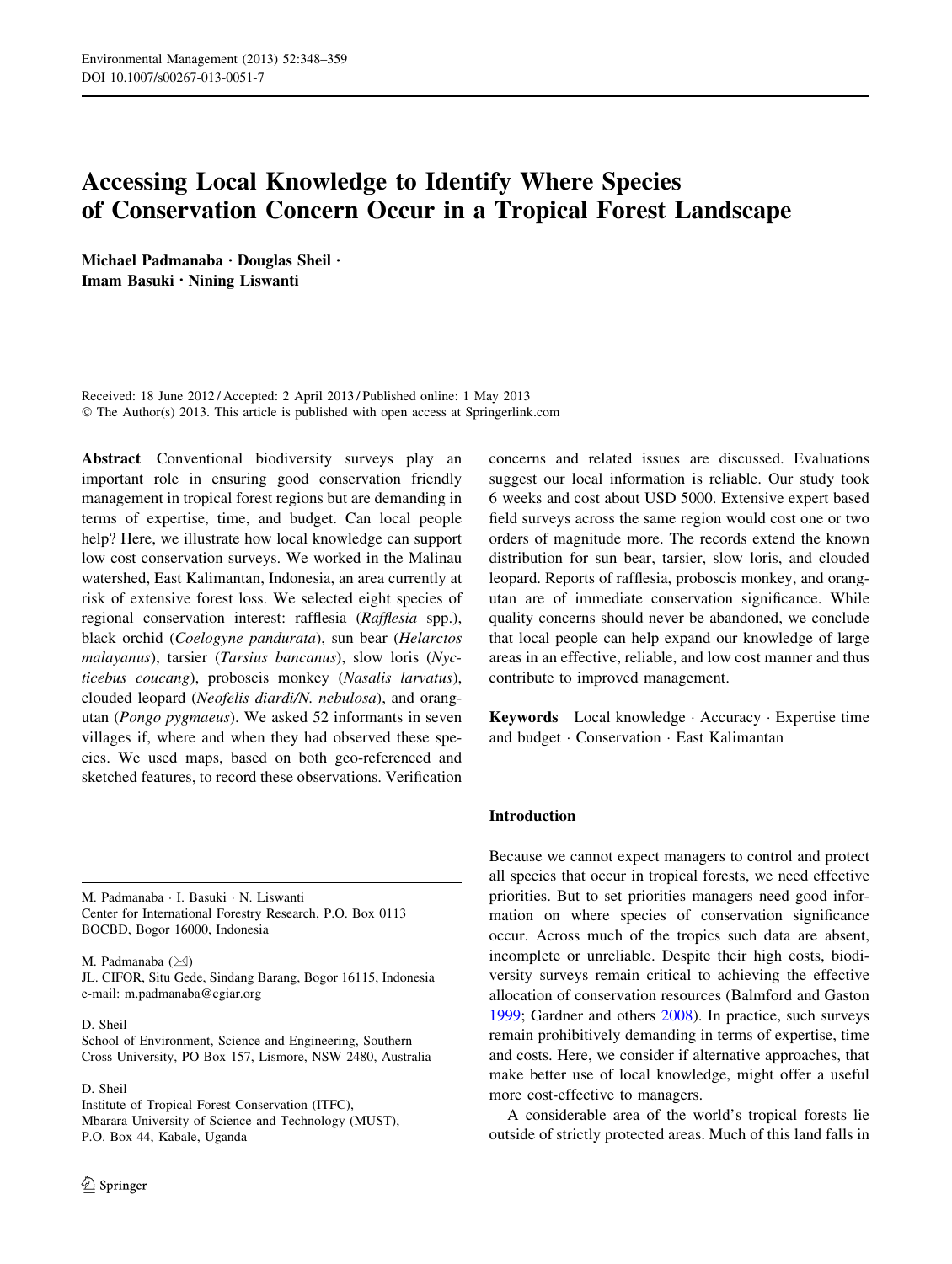timber concessions and other areas under the responsibility of local managers. For example, worldwide it is estimated that 1.2 billion ha of forest lies in production areas. This area is almost four times as large as the global area designated for stricter forms of protection (FAO [2010\)](#page-10-0). In the species rich wet tropics, timber production forests cover more of the remaining natural forest area than do more strictly protected areas (Blaser and others [2011](#page-10-0)). Numerous other forest areas are managed as mineral concessions, and other commercial ventures (Meijaard and Sheil [2012](#page-11-0)). Such forests areas will not remain wholly pristine, but if well managed, they can greatly augment the conservation value of larger forested landscapes (Meijaard and Sheil [2007\)](#page-11-0). Ensuring that managers can protect the environmental and biological values of these areas has become a major preoccupation of certification bodies and others seeking to maintain global biodiversity (Sheil and others [2010;](#page-11-0) Colchester and others [2009](#page-10-0); FSC [1994](#page-10-0)). To achieve such management requires knowledge on what species occur in what locations. A major limitation is the high cost of gathering useful data. Even in many strictly protected areas, resources are limited and managers need to prioritize their activities to achieve the maximum benefits.

Classic biodiversity surveys require trained taxonomists and other specialists able to employ demanding and sophisticated methods (Kati and others [2004\)](#page-11-0). But local communities are increasingly encouraged to play a role in natural resource assessment, management, and planning through consultation, data collection and clarification in the tropics (Sheil and Lawrence [2004](#page-11-0); Hellier and others [1999](#page-11-0); Wang and others [2004\)](#page-11-0). Here, we ask if local people can provide useful, reliable, information about species of conservation concern.

Malinau, East Kalimantan (Indonesian part of Borneo) is extraordinarily rich in biodiversity. The local people possess a deep knowledge of the natural resources, which includes thousands of plant and animal species, their uses and where they occur, in forested landscapes (Sheil [2002](#page-11-0); Sheil and others [2003](#page-11-0), [2006](#page-11-0)). The more accessible parts of this landscape have changed considerably over the last 10 years due to logging, mining, and plantation projects: the degradation, fragmentation, and loss of forest looks likely to continue. There is a widespread recognition amongst both locals and outsiders that good land use planning is required, and that this should involve good information on conservation targets (Padmanaba and Sheil [2007\)](#page-11-0).

Until recently, local knowledge has not been used much in conservation assessments especially in Indonesia. Our study is relevant for managers and other decision makers such as concession owners, conservation area managers and auditors as our results illustrate how indigenous people's knowledge can provide urgently needed data with little cost.

#### Materials and Methods

#### Study Area

Malinau District, comprising 4.2 million ha, more than 90 % of which remains forested, lies between  $1^{\circ}5'22''N$  to 4°7′48″N and 114°31′24″E and 116°51′9″E in north Eastern Kalimantan. The climate is tropically humid with an average annual rainfall of 4,000 mm. Dry periods are usually  $\langle 2 \rangle$  months in duration. The upper Malinau is steep, rugged, and the soils are poor and prone to erosion (Basuki and Sheil [2005](#page-10-0)). The region has become increasingly subject to timber and mining concessions, crop planting development and road building projects especially since the district became autonomous following decentralization in 2001 (Moeliono and others [2009\)](#page-11-0).

Our study included seven villages in the Malinau watershed (Fig. [1\)](#page-2-0) where Paya Seturan and Punan Rian are two administratively separate villages residing in the same settlement. All are dominated by two local ethnic groups i.e., the Merap and Punan. The Merap (Gong Solok, Langap, Paya Seturan villages) are mostly rice farmers and politically influential. The Punan (Punan Rian, Liu Mutai and Long Jalan villages), who engage mostly in extractive forest-based activities and limited agriculture, are less politically visible. Laban Nyarit Village consists of both Merap and Punan. Our seven study villages have a combined population of more than 1,700 and a density of  $\leq$ 1 person km<sup>-2</sup>. Langap is the largest and Punan Rian the smallest (Table [1](#page-2-0)).

### Methods

We selected two plants and six animals of regional conservation concern in Kalimantan (Table [2](#page-3-0)) and explored local recognition and observations of these species, including the habitats where they occur. We used colored high resolution images from illustrated books (Payne and others [2000](#page-11-0); Puri [2001](#page-11-0)) and other pictures regarding the selected species.

We had previously worked with each community in 1999–2000 to develop geographically referenced maps as part of our participatory study. The making of these maps is documented in Sheil and others ([2003\)](#page-11-0). These involved the production of large-scale base maps with geo-referenced features (rivers, river junctions, roads, settlements and mountain peaks) which were cross-checked and labeled with names and developed further with a few local informants (river names, old village sites etc.) in each community. These base maps were then the basis of joint ''freehand'' mapping activities involving mixed groups of men and women in introductory community meetings in each of the seven villages—these maps were then combined, refined and checked (through field work) for the following month of project activities in each community.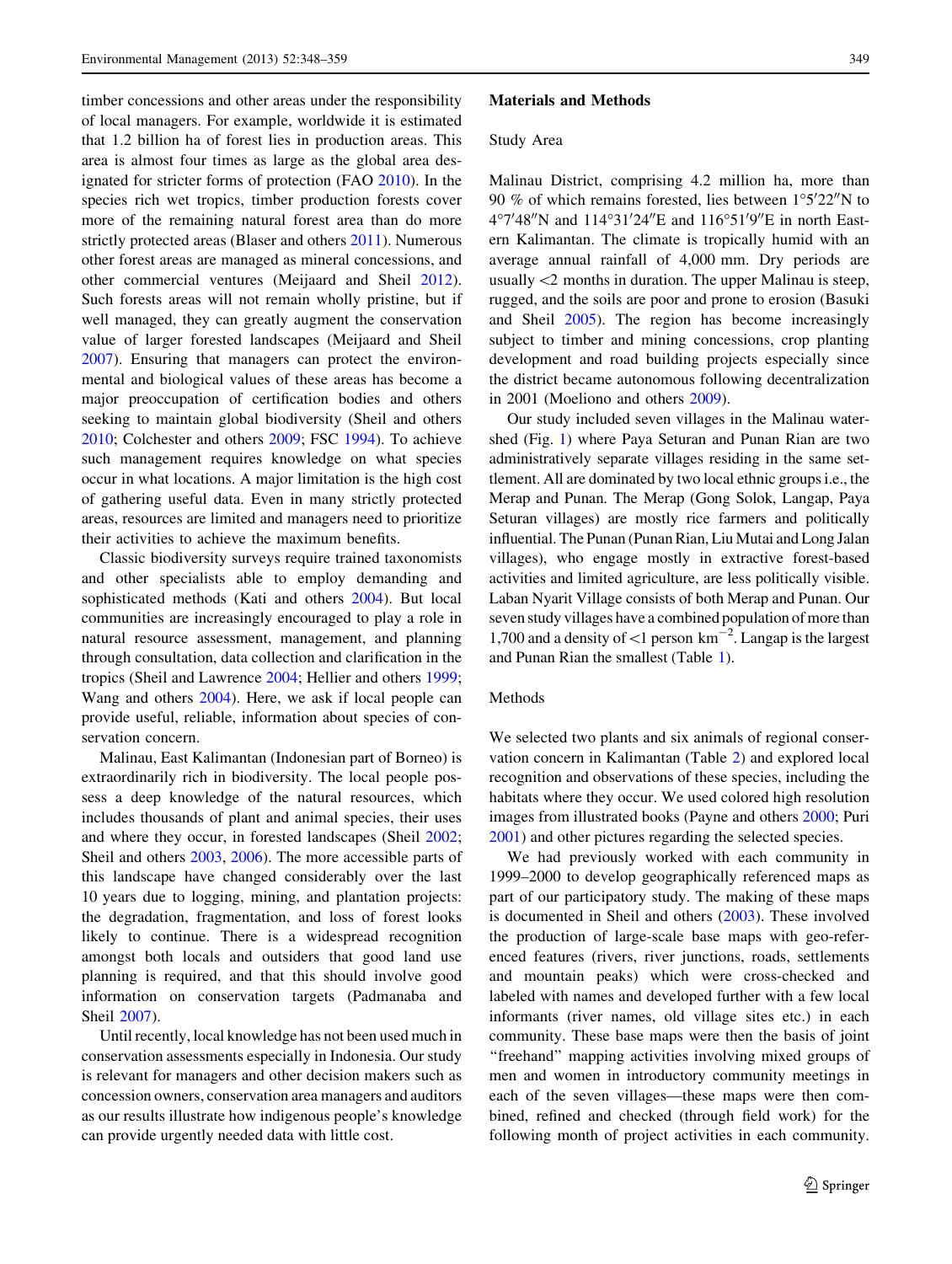<span id="page-2-0"></span>Fig. 1 Study area in seven villages along the Malinau River. Sources: topography map (TOPDAM), road and Malinau village map (CIFOR)



| Village      | Location                                               | Territory $(km^2)$ | Households | Population | Inhabitants<br>(person $km^{-2}$ ) |
|--------------|--------------------------------------------------------|--------------------|------------|------------|------------------------------------|
| Gong Solok   | 3°19'19.319"N and 116°33'18.305"E                      | 324                | 51         | 245        | 0.76                               |
| Paya Seturan | 3°5'29.473"N and 116°28'29.858"E <sup>a</sup>          | $22^{\rm a}$       | 28         | 157        | 12.00 <sup>a</sup>                 |
| Punan Rian   |                                                        |                    | 25         | 107        |                                    |
| Langap       | 3°7'29.250"N and 116°27'43.792"E                       | 469                | 131        | 666        | 1.42                               |
| Laban Nyarit | 3°6'46.250"N and 116°26'28.975"E                       | 256                | 50         | 237        | 0.93                               |
| Liu Mutai    | 3°56'56.877"N and 116°23'5.324"E                       | 370                | 31         | 154        | 0.42                               |
| Long Jalan   | $2^{\circ}50'14.066''$ N and $116^{\circ}9'32.283''$ E | 748                | 50         | 218        | 0.29                               |

<sup>a</sup> A shared territory between two villages. In practice these villagers use a much larger area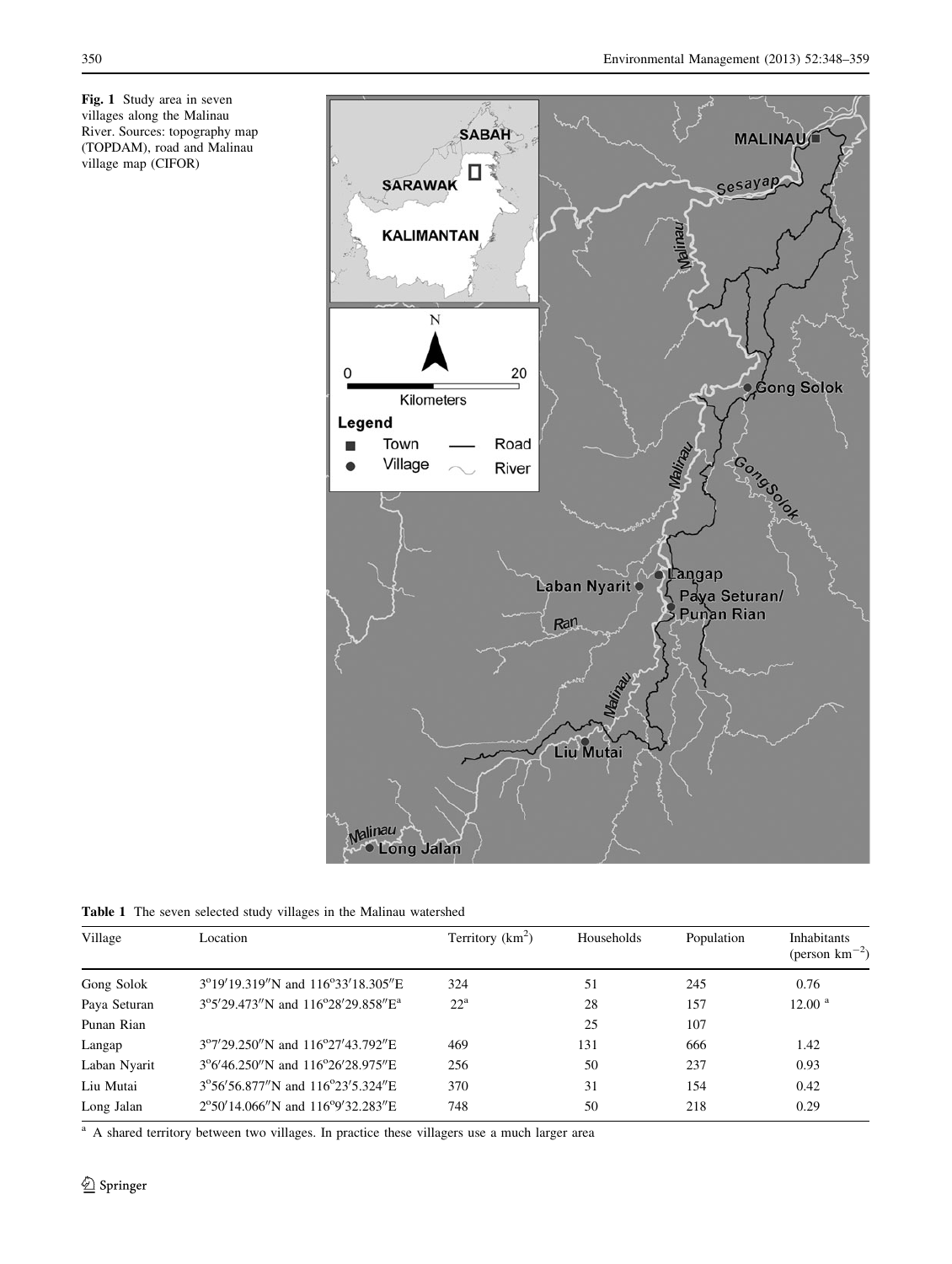<span id="page-3-0"></span>Table 2 List of the eight selected species of conservation concern considered in our interviews with informants

| Plant/animal species            | Common name      | Conservation status                                                            | Major threats                                                                                                                                              |
|---------------------------------|------------------|--------------------------------------------------------------------------------|------------------------------------------------------------------------------------------------------------------------------------------------------------|
| Rafflesia spp.                  | Rafflesia        | Protected under the Republic of Indonesia's<br>Government Regulation 7/1999    | Traditional medicines sellers, collectors, as well as<br>habitat loss (CIFOR 2003).                                                                        |
| Coelogyne pandurata             | Black orchid     | Protected under the Republic of<br>Indonesia's<br>Government Regulation 7/1999 | Illegal collection and forest fires (Puspitaningtyas)<br>and fatimah 1999)                                                                                 |
| Helarctos malayanus             | Sun bear         | Vulnerable (IUCN Red List) and<br>Appendix I CITES                             | Forest conversion, logging activities, habitat<br>fragmentation (Servheen 1999) and being hunted<br>for medicines and food (Onuma and others)<br>$2001$ ). |
| Neofelis diardi/<br>N. nebulosa | Clouded leopard  | Vulnerable (IUCN Red List) and<br>Appendix I CITES                             | Deforestation (Rabinowitz and others 1987), habitat<br>destruction and poaching (Brown and others<br>$1995$ ).                                             |
| Tarsius bancanus                | Tarsier          | Vulnerable (IUCN Red List) and<br>Appendix II CITES                            | Logging (Meijaard and others 2005), habitat<br>destruction (Gursky and others 2008).                                                                       |
| Nasalis larvatus                | Proboscis monkey | Endangered (IUCN Red List) and<br>Appendix I CITES                             | Habitat conversion and hunting (Meijaard and<br>Nijman 2000).                                                                                              |
| Nycticebus coucang              | Slow loris       | Vulnerable (IUCN Red List) and<br>Appendix I CITES                             | Habitat loss, hunting (Meijaard and others 2005)<br>and pet trade (Fitch-Snyder and Schulze 2001).                                                         |
| Pongo pygmaeus                  | Orang-utan       | Endangered (IUCN Red List) and<br>Appendix I CITES                             | Hunting and pet trade (Meijaard and others 2005)<br>as well as habitat loss through forest fires and<br>human activities                                   |

Mutual trust and collaboration have been developed between the Center for International Forestry Research (CIFOR) researchers and these local communities since that time. In this fieldwork, we used these maps, books and pictures, as references during interviews with informants, in November 2007 and January 2008.

In each of the seven villages, we interviewed informants, either individually or in groups, who were recognized within their community for their knowledge on the forest and its resources. Recognizing the time required we offered a small payment as an incentive to participate (USD 5.5 per day) with most informants giving 2–3 h for each interview. In total, 52 informants contributed information. All were men over 20 years old who regularly hunted and collected products in the forests. Each informant possessed experience regarding the forest and its resources and was staying in the village at that time. Women in our study villages rarely went to the forest; they worked mostly in their agricultural fields and gardens. Compared to men, they had less knowledge about distant locations and so after some discussion we decided not to include them in our interviews.

As we were concerned about the accuracy of our respondents' memories, we specifically asked them to remember encounters within the last 10 years. We used our first visit to their villages in 1999 or 2000, where we (generally 10–12 researchers) stayed for a month while working with each community, as a shared reference point. For summary purposes, locations where the species were observed were also classified into three major land types or ''habitats'' i.e., forest, village, and agricultural field. Village was defined as the land immediately around the settlement while agricultural field included all croplands, open fallow, and plantations.

We asked when and in which habitat people had detected each of the eight selected species, whether the observations were direct or indirect (e.g., calls, prints, dung, and marks). Respondents indicated on the map where each observation had occurred. In the case of direct sightings, we requested further details including time of day and the number of individuals seen. We also enquired how familiar people were with each species, and any uses they had, and how certain they were that they could identify them.

From the published literature, we gathered information that might contradict or verify the information received from our respondents. We summarized the cost of our activities in terms of time and expense and compared this to the cost of similar survey activities conducted entirely by professional scientists without local guidance or input.

# **Results**

## What, Where, and When?

Among our eight study species, the sun bear, tarsier and slow loris were the most frequently noted by our infor-mants (Table [3;](#page-4-0) Fig. 2).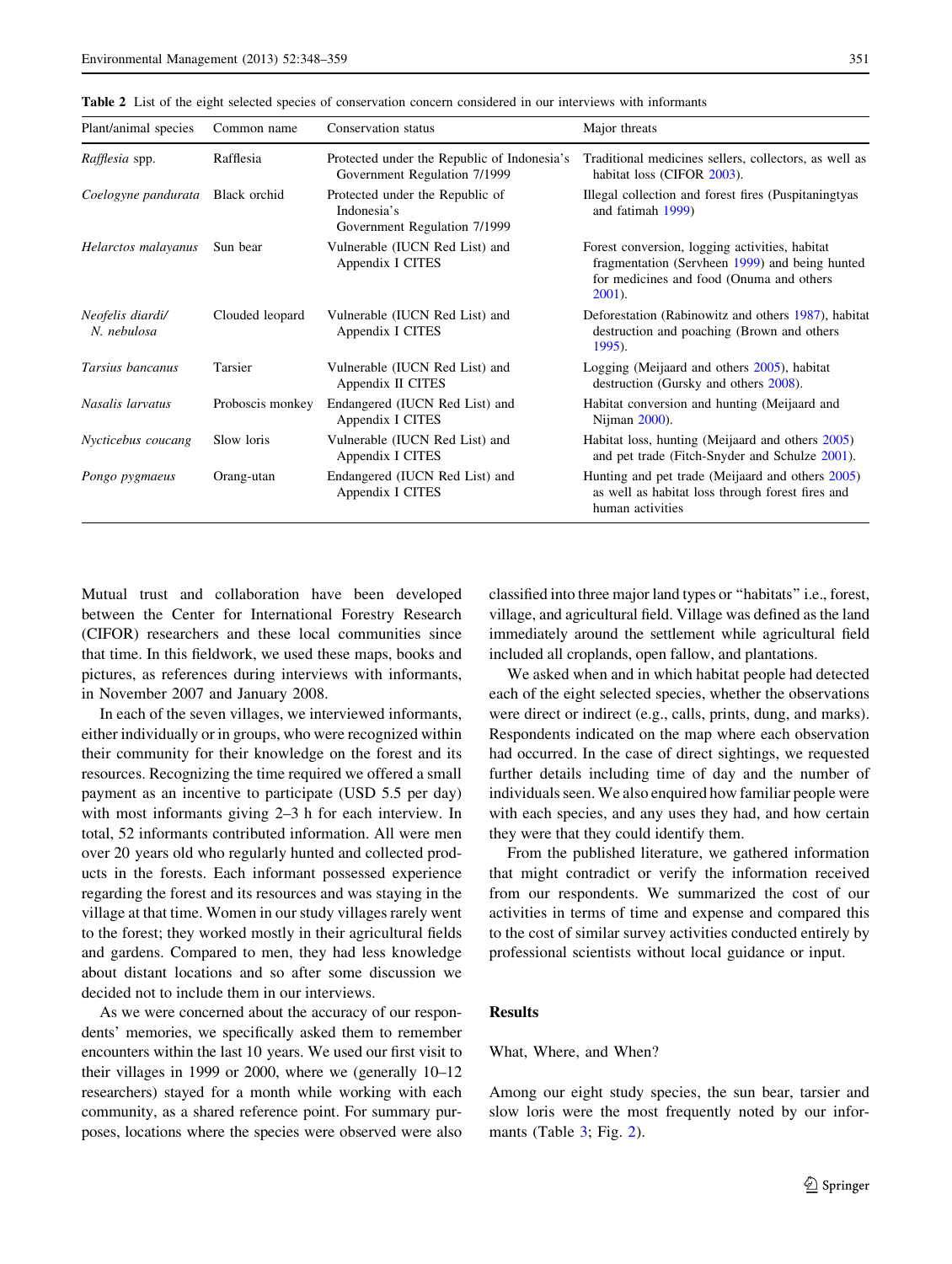| Plant/animal     | Village (# respondent) |          |       |       |       |       |       |  |
|------------------|------------------------|----------|-------|-------|-------|-------|-------|--|
|                  | GS(11)                 | Lg $(7)$ | LN(5) | PS(9) | PR(5) | LM(8) | LI(7) |  |
| Sun bear         | 26                     | 17       | 28    |       |       |       | 10    |  |
| Tarsier          | 16                     |          | 22    |       |       |       |       |  |
| Slow loris       | 10                     |          | 11    |       |       |       |       |  |
| Clouded leopard  |                        |          |       |       |       |       |       |  |
| Rafflesia        |                        |          | 0     |       |       |       |       |  |
| Proboscis monkey |                        |          | 0     |       |       |       |       |  |
| Black orchid     |                        |          |       |       |       |       |       |  |
| Orang-utan       |                        |          |       |       |       |       |       |  |

<span id="page-4-0"></span>Table 3 Records of the selected eight species of conservation concern seen during the previous 10 years and reported by informants from the seven villages

Note: GS Gong Solok, Lg Langap, LN Laban Nyarit, PS Paya Seturan, PR Punan Rian, LM Liu Mutai, LJ Long Jalan





The sun bear was seen at any time of day in all land types but was mostly observed in the forest. Two respondents in Gong Solok and two others, one in Langap and one in Long Jalan, reported seeing sun bear near their village. Respondents considered the sun bear a solitary animal though a mother was sometimes seen with a cub. However, in one observation, six animals were seen eating durian (Durio sp.) fruit in riparian forest near Gong Solok.

Local people noted the presence of the sun bear from its nest which was built in preferred trees such as Ochanostachys amentacea, Lithocarpus cantleyanus and Shorea parvifolia. They were also reported based on their calls, footprints, and distinctive claw marks on trees. According to the informants, the bears are often associated with fruiting trees such as Durio sp., Nephelium ramboutan-ake and Dimocarpus longan.

The sun bear was the only species in our list seen as having a significant value for either use or trade: its gall bladder has 'medicinal value' and other parts including skin, claws and teeth are used as ornaments. The Punan will consume bear meat, but it is taboo for Merap. Our respondents volunteered various reasons for killing sun bear including self-defense, for the ornament trade; and sometimes to keep the cubs as pets.

Tarsier and slow loris were observed mostly at night in agricultural fields (Fig. 2), where they are associated with shrubs and trees. Tarsier and slow loris are considered solitary. Though neither species is actively sought, slow loris are occasionally kept as pets.

Clouded leopard (Neofelis diardi/N. nebulosa) was known to informants from all seven villages, but was infrequently seen. Informants explained that it is hard to see because this nocturnal animal mostly lives in dense forest and is wary of people. Clouded leopards were also occasionally killed for their claws, teeth and skins, which are used and sold as ornamental items.

The giant flowers of the parasitic plant rafflesia (Rafflesia spp.) were seldom encountered. It was easily recognized when flowering, usually during the rainy season. An informant in Gong Solok who went for hunting in the forest saw a flowering rafflesia and said it smelled like a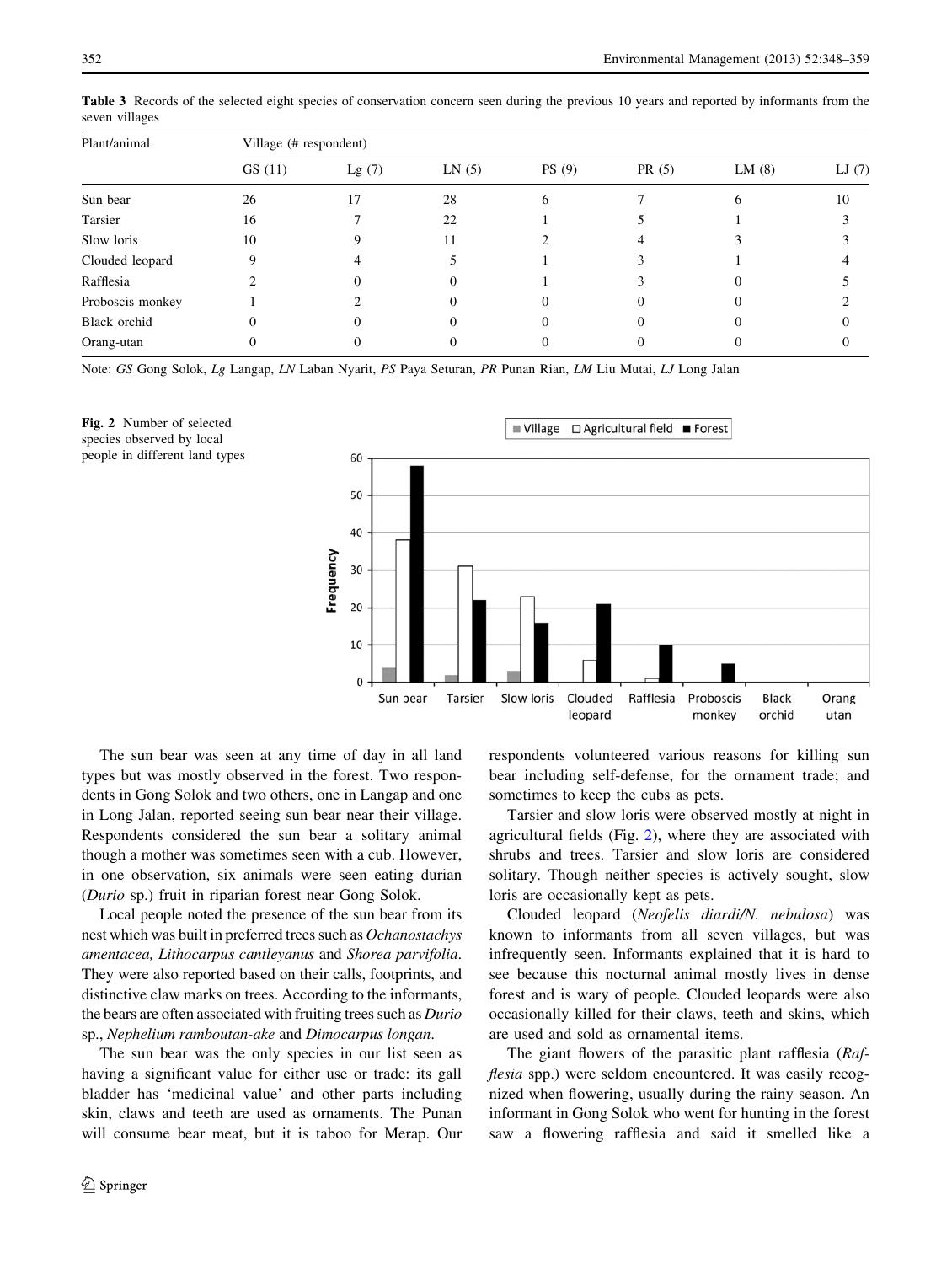



decomposing animal and there were many flies around it. The flower had decayed when he passed it three days later. There were no records for black orchid (Coelogyne pandurata) and no sighting of orang-utan (Pongo pygmaeus) from within the last decade (but see later). Rafflesia, black orchid and orang-utan had no reported use.

Two respondents each in Langap and Long Jalan had observed proboscis monkey (Nasalis larvatus) in the forest. The villagers were familiar with the species as it was frequently seen in the mangrove forests along the lower Sesayap River when traveling by boat on the commonly used route from Malinau to Tarakan city on the coast. The authors have also seen these animals frequently on the same route. Those who had seen the proboscis monkey in the forest also explained that they would hunt it for food.

A sketch map of Langap village showing where the selected species occur, with markers indicating approximate position for each sighting is provided in Fig. 3. Sun bear, tarsier and slow loris were widely distributed in the village's territory and recorded even in agricultural fields near the settlements. Most clouded leopard and rafflesia sightings occurred in the forest distant from the village. We provide complete maps for the other six villages in the appendix (Figs. [4,](#page-9-0) [5](#page-9-0), [6](#page-9-0), [7,](#page-10-0) [8](#page-10-0)).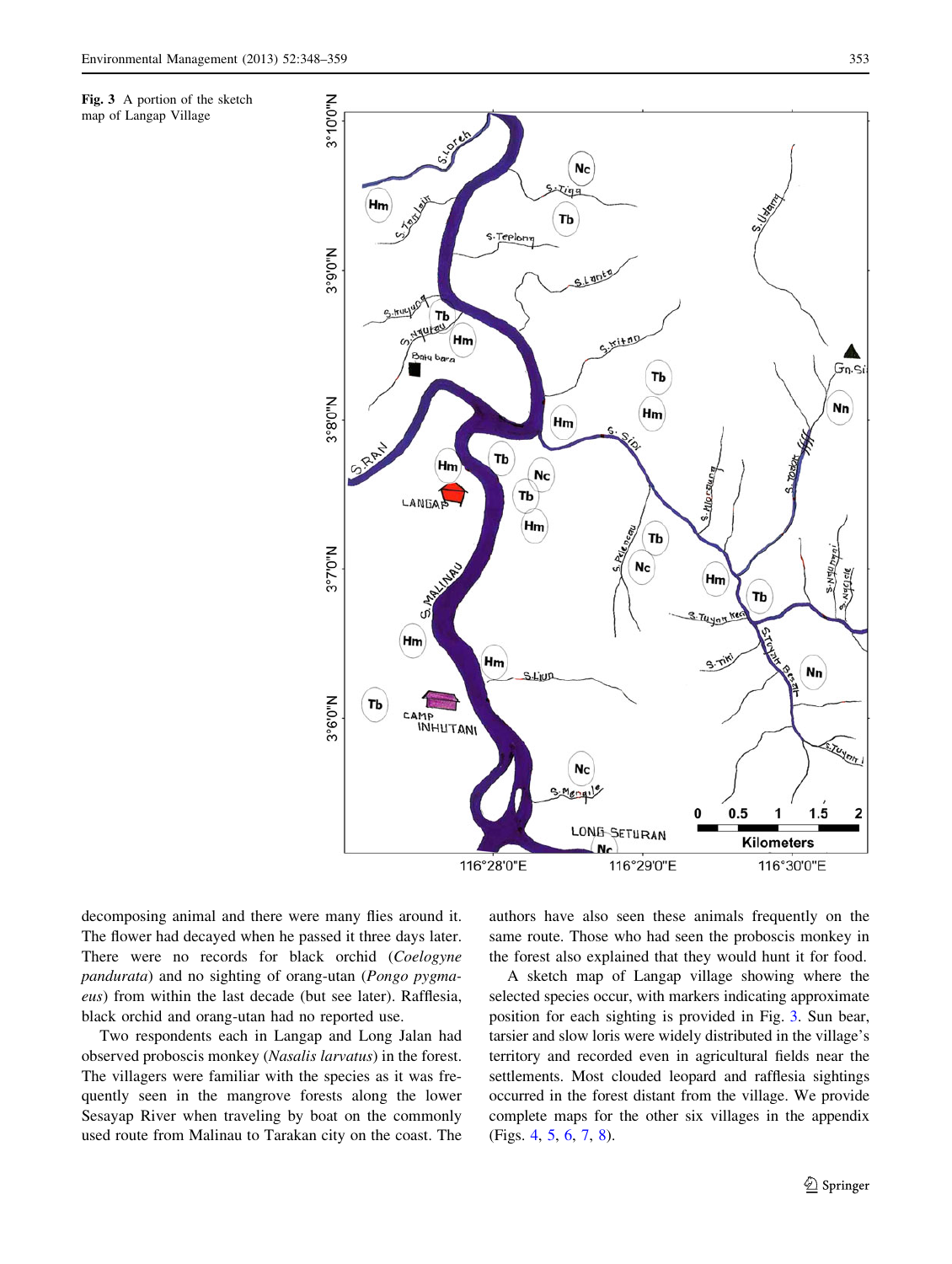In addition to the local records from the previous 10 years presented in Table [3](#page-4-0), some informants offered encounters that were older or from other regions. An elderly informant in Gong Solok had seen orang-utan in hill forest at the upper part of Temengau River (one branch of Gong Solok River) in the 1970s. In addition one record of proboscis monkey and one of orang-utan came from informants who had seen them in the Kayan and Bahau watersheds respectively (outside the range of the maps we were working with).

## Costs

The cost for 1999–2000 mapping activities was 420 USD approximately to cover specific fee for informant in the seven villages, but here we exclude this original mapping cost and focus on the costs for the more recent eight species study. The field portion of our surveys with the seven villages required one graduate researcher for 6 weeks. The total cost was less than USD 5 200. The main expenses were the researcher's salary (USD 3 250), informant expenses (USD 274), local transport (car and boat USD 628; a car cost USD 75 including driver, fuel being an additional cost, for the three upstream communities boats provided the only access and cost USD 220 plus gasoline) and accommodation (USD 421). The other miscellaneous costs include food (USD 368) and equipment including paper, books, maps and printing (pictures), etc. (USD 179). The time to compile and assess these data involved another two days for the researcher to update the reference maps.

# Discussion

The informants were familiar with seven of our eight study species; that is all except the black orchid. People even considered sun bear, slow loris and tarsier relatively common. These results indicate that the region hosts populations of species of recognized conservation significance. Clearly, forest loss in this region was already a conservation concern but with local knowledge we now have a better idea of some species to consider more explicitly in planning. But before we start discussing such conservation, we need to consider if our data are credible. We briefly review the evidence.

#### Is Information from Local People Reliable?

One recent study around the Seturan River in Malinau estimated, based on camera traps and animal signs, that there is  $\sim$ 1 sun bear/24 km<sup>2</sup> in the primary forest areas (Augeri [2005\)](#page-10-0). While they could not offer values our informants believe the density of sun bears is low although the animals are widespread. Our own observations confirm the presence of bears. We often saw distinctive scratch marks on trees, prints in mud, young animals kept as pets, and even occasional direct sightings (e.g., Imam Basuki personal observation 2003). We conclude that Malinau still maintains a notable population of this species.

Tarsiers occur in western Indonesia (including Sulawesi) and Philippines (Gorog and Sinaga [2008](#page-11-0)). Though we ourselves never saw these animals, we find the reports from our informants in Malinau credible. Local knowledge concerning tarsiers, i.e. their body size, habitat preference and behavior matched published accounts (Roberts [1994](#page-11-0); Crompton and Andau [1987\)](#page-10-0). Local observations appear a credible means to clarify tarsier distributions.

Slow loris are known to occur in primary and secondary forests in South and South East Asia including Borneo (Meijaard and others [2005](#page-11-0)). Nonetheless, we know little about its regional status and the impact of hunting (especially for the pet trade). According to our informants, the species remains widespread in Malinau suggesting that this region hosts a major population. As with the tarsiers, we find the reports credible, with descriptions, including its slow movements, matching confirmed accounts.

Clouded leopards occur in tropical rain forests from Nepal and southeastern China, through Thailand, peninsular Malaysia, to Sumatra and Borneo (Azlan and Lading [2006](#page-10-0)). Some experts consider the Borneo Clouded leopard (Neofelis diardi) distinct from the Asia mainland species (Neofelis nebulosa) increasing its conservation significance (Kitchener and others [2006](#page-11-0); Christiansen [2008\)](#page-10-0). Published records are few. The species is wary of humans and seldom seen. Although widely reported in Malinau, our informants seldom encountered it directly. Nonetheless, we have no doubt about the reliability of these local reports. During our study, we saw two dried skins of clouded leopard shot in 2008, one each in Paya Seturan and Gong Solok.

Proboscis monkeys are endemic to Borneo. They are usually considered mangrove specialists, but are known to sometimes disperse into the headwaters of major rivers (Meijaard and Nijman [2000](#page-11-0)). Most published accounts consider studies conducted in Sabah and Sarawak (Boonratana [2000](#page-10-0)) and little is known about this species in northeastern Kalimantan. One respondent in Long Jalan said he had killed a proboscis monkey in the forest near the village in 2004. Currently, the natural habitat of the monkey is the tidal swamps along the lower Sesayap River, about 100 km to the north of Long Jalan. The records in Malinau were likely to be rare observations of dispersing individuals. Our informants have contributed significant information on the distribution and dispersal behavior of proboscis monkeys in Malinau.

The total population of orang-utan in 1997 in East Kalimantan was more than 4,200, but none have been reported in Malinau (Rijksen and Meijaard [1999](#page-11-0)). Our study found no records over the last 10 years. From Rijksen and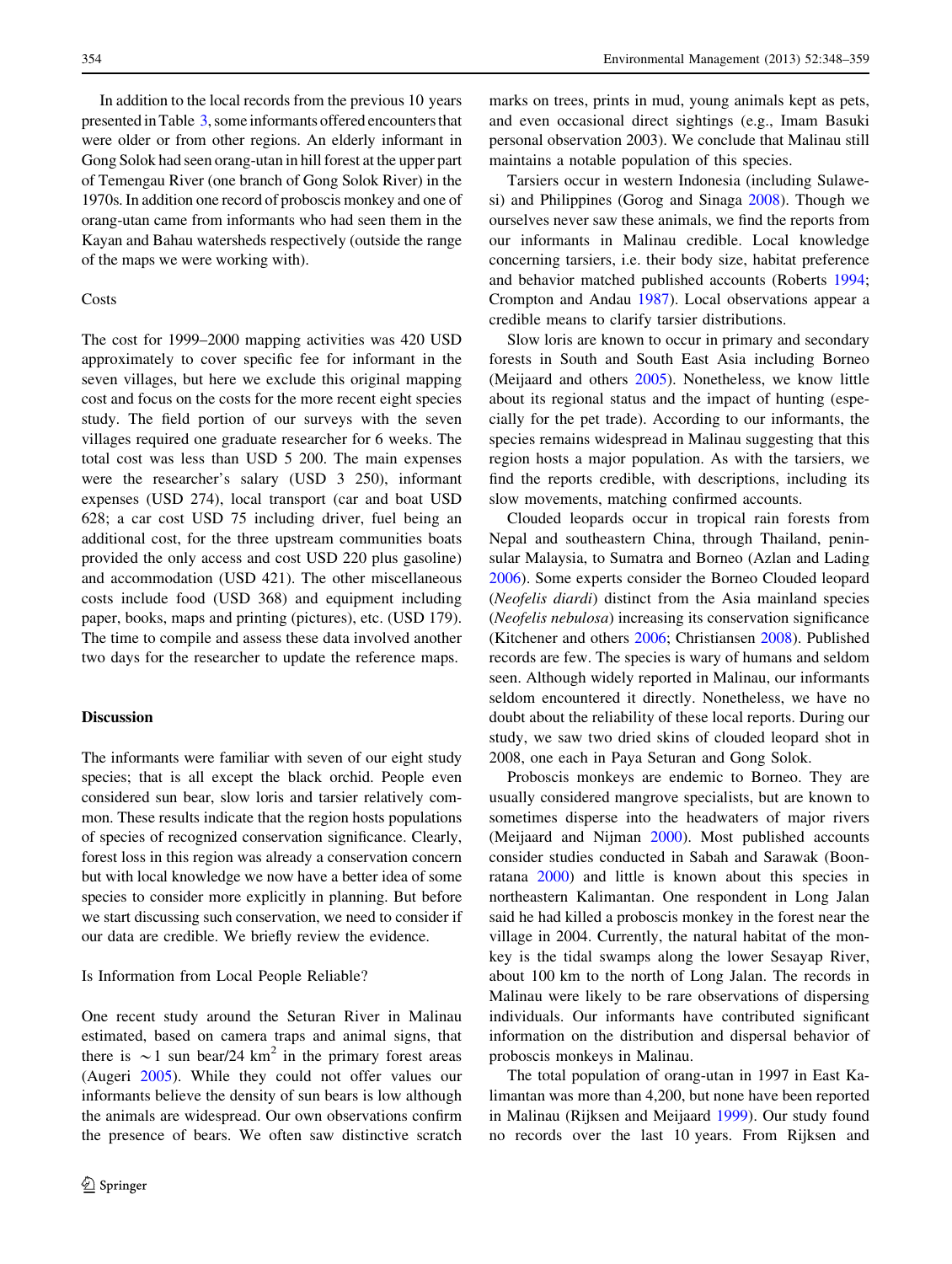Meijaard [\(1999](#page-11-0)) data and our own lack of observations, we consider the report from our informants credible. The existence of the older observations suggests that the species has become recently locally extinct, or that individual animals may occasionally disperse from neighboring regions. Both ideas deserve further study as the status of this species is a topic of major conservation concern (Bernard and others [2002;](#page-10-0) Wich and others [2008](#page-11-0)). For example, the knowledge that Malinau historically hosted orang-utan populations would suggest that this area is suitable for reintroduction.

Rafflesia has seldom been reported in East Kalimantan. Until 2003, only two well-documented records had come from Kalimantan with other accounts referring to the genus in Malaysia and Brunei (Sheil quoted in CIFOR [2004](#page-10-0)). Recently, three additional records were added from Malinau district: one recorded by researchers working at the CIFOR camp near Seturan River with photographic evidence (likely to be R. pricei), another was seen by a CIFOR researcher near the Tubu (Edmond Dounias personal observation 2003), and yet another was seen in the joint expedition on biodiversity in Kayan Mentarang National Park, coordinated by the World Wide Fund for Nature (WWF) Indonesia, in 2003. Now 11 distinct records of rafflesia have been added by respondents from four of our seven study villages. If we accept these observations, this greatly extends our knowledge of the distribution of this seldom-reported genus in Kalimantan. It seems unlikely that our informants could confuse rafflesia with anything else as its distinctive flower has a well defined form, coloring and odor. Malinau appears to host a considerable population of these remarkable plants.

Black orchids occur in Sumatra, Peninsular Malaysia, Borneo and possibly the Philippines (Sierra and others [2000\)](#page-11-0). It typically inhabits heath land and sandy quartz areas with peat (Puspitaningtyas and Fatimah [1999\)](#page-11-0). There have been no reports of black orchid in Malinau. All our informants replied in the negative when asked about the occurrence of this plant. A completely negative result also helps to reassure skeptics that informants do not invest in supplying us with positive observations just to 'keep us happy'. The chance of all 52 respondents failing to recognize this species, if there was a tendency to fabricate answers, is very low. Indeed, we would suggest that all surveys of this nature include one or more species believed not to occur in the region. This could act as a ''fabrication check''—this concern becomes greater when informants are paid and may feel obliged to invent answers rather than to disappoint. Our informants have passed this check implying that the information provided appears unlikely to be fabricated.

It is well beyond our research budget to conduct field examinations to judge the accuracy on all the species information, but the above discussion suggest that information from our respondents reflects a rigorous system of knowledge concerning local flora and fauna. Our study thus adds a further case attesting to the credibility of local knowledge (Traditional Ecological Knowledge) as has been indicated elsewhere, e.g. in Canada (Kowalchuk and Kuhn [2012](#page-11-0)), Africa (Domfeh [2007](#page-10-0)), China (Wang and others [2004\)](#page-11-0).

# Challenges Regarding Wider Application

Our results depend upon our respondents' experiences and memories. If this method was to be applied more widely, several practical issues would need consideration: who to work with, how to ensure effective communication, deciding what to believe, and avoiding cultural obstacles and misunderstandings (Sheil and Lawrence [2004](#page-11-0)). In this study, our informants seemed to be knowledgeable and willing to share their information. Importantly, the reliability of the observations seems high, and we are not aware of having had any significant cultural misunderstandings. In other circumstances, the approach may be less effective as people may know less, be less willing to share, might wish to mislead or may not provide reliable information for any one of a variety of reasons. In Malinau, we have established a good relationship with these communities, and this contributes to trust and a willingness to share knowledge that cannot be taken for granted.

The accuracy and coverage of local observations are of interest. The implied accuracy of the placement on the map is not high though in most cases conservation activities would not need precision. If greater accuracy was needed, we would advocate a specific visit with a GPS to achieve this—the informants would guide, or could record the location themselves. In technical surveys, there is usually some effort to distribute sampling effort to achieve good coverage—with local informants this is not possible. In future cases, we could ask each informant about which areas they had visited with what frequency and to use this to characterize coverage in terms of observation ''effort'' or ''intensity.''

## Opportunities and Applications

Other commentators and studies have shown how local knowledge can increase the effectiveness of management decisions when integrated with the scientific knowledge (Charnley and others [2007;](#page-10-0) Barrios and others [2006;](#page-10-0) Sobrevila [2008\)](#page-11-0). The value and reliability of local knowledge has been noted in many studies, and dialogue between local and scientific knowledge has been seen to lead to improved resource management (Barrios and others [2006;](#page-10-0) Rist and Dahdouh-Guebas [2006](#page-11-0)).

In many regions of the world, there is an urgent and specific need for effective methods that can help managers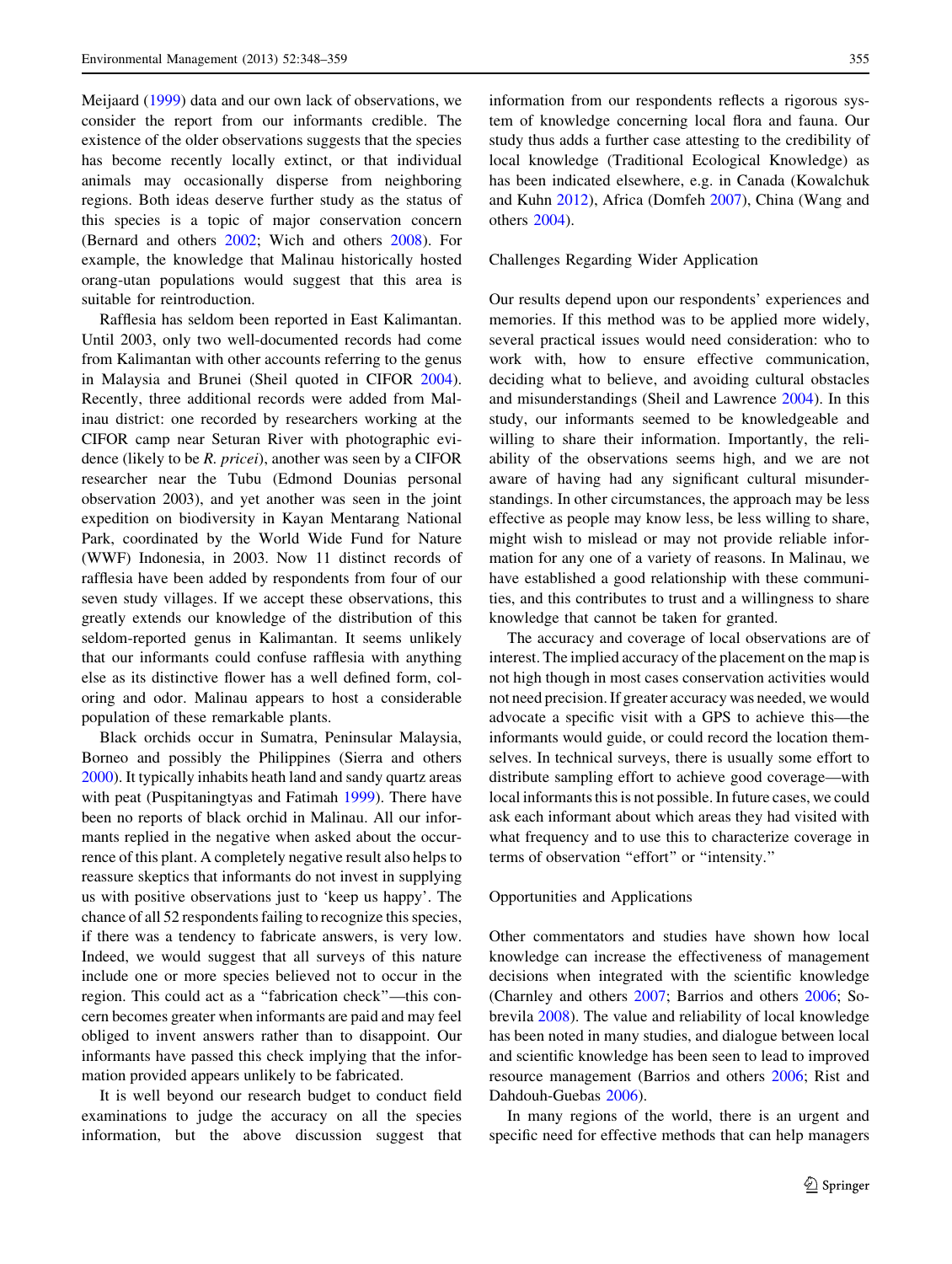plan and make better decisions (Kati and others [2004](#page-11-0)). Several studies have highlighted the cost-effectiveness of performing biodiversity surveys as an input to ensure the effective allocation of resources (Balmford and Gaston [1999;](#page-10-0) Gardner and others [2008\)](#page-10-0). While such technical surveys may pay for themselves in terms of long-term conservation benefits, it is less certain what should be done in areas where we need information soon, but the necessary resources and expertise for technical surveys are unavailable. Our study bolsters our assertion that engaging local knowledge in biodiversity surveys can be not only cheap and practical, but also provide valuable support to achieve conservation outcomes.

Involving the local community in biodiversity assessment offers a simple short cut to clarify the presence and distribution of conservation target species in any area where limited resources for conservation are a constraint. Our study of eight species in seven villages took one and a half months and cost less than USD 5200. Most of the costs are in transport, logistics, and time: assessing additional species would have added very little to costs. It is hard to find comparable figures in terms of the aims of a technical study required to achieve similar objectives. If we had tried to directly map the various species in the village territories by direct observations, signs and other technical methods (such as camera traps), we estimate additional costs due to additional (a) expertise (b) time and (c) equipment and logistics, would be greater than in the present study by at least an order of magnitude at around 150,000–400,000 USD. There would be some benefits: the data would be collected in a systematic fashion and taxonomic precision could be better guaranteed. But even in extensive expert surveys, coverage would inevitably remain incomplete and elusive species would remain poorly documented. We suggest that for elusive species such as rafflesia and clouded leopard working through local people will remain not only a cheaper but also a more effective survey method than technical approaches.

In addition to budget and time, efficient local participation can help legitimize conservation activities by managers. Moreover, when properly designed, the results may yield just as relevant results as those generated from professional surveys and applicable not only at the local level, but also at regional and global levels (as noted in the context of monitoring by Danielsen and others [2005](#page-10-0)). Certainly, we need to be able to trust the information gathered. Some ground-truthing of results may often be desirable, especially when results are surprising, or when costly decisions are to be made based on the results, but local knowledge and information can play a major role in making the process more targeted and cost-effective.

Local informants may not always be reliable. In general, we believed that informants were well able to recognize and report the species and information we were asking for, but people sometimes had difficulty in remembering date and time. To address this, we limited our discussion in the last 10 years of observation. Overall we are confident that the approach is applicable to species which are distinctive and locally known. When species are hard to observe, difficult to identify and distinguish, or attract little attention, local informants may be less aware. Certainly, we would need to consider such issues of apparency when applying such an approach more generally—and we note that this will also reflect the communities being questioned (Sheil and Salim [2012\)](#page-11-0). In general, people are willing to express their doubts and limitations. When people express doubt or when results are inconsistent other approaches may be necessary. Reliance on local informants may also lead to issues of credibility—for example the disputed presence of an unexpected species—that cannot readily be addressed without formal verification via an alternative more technically formalized survey approach. This may lead to additional costs. In some cases local people may still be able to help, e.g., by leading the external experts to the location of the species, collecting botanical specimens or showing where camera traps should be installed. In other cases, more expensive surveys may be unavoidable. However, by raising such questions for scrutiny only in specific cases, the use of local informants still offers a more cost-effective approach that would less-focused surveys.

Local knowledge-based surveys are a sensible approach to conduct low cost assessments of conservation values and significance across much of the tropics. Not only they are much cheaper than expert dependent methods, they are also relatively quick and simple. These approaches could readily be adopted by managers, local land use planners, and those who contribute to conservation processes. The ongoing development and application of ''High Conservation Values'' concepts (Dennis and others [2008\)](#page-10-0) could also be facilitated by the systematic incorporation of local knowledge and preferences.

# Conclusions

Extensive and reliable conservation surveys provide a basis for sound conservation planning, and conservation friendly management practices. Such surveys are lacking in many parts of the world, including Indonesian Borneo where the expertise and resources available pose severe constraints. If we wait for extensive expert-led surveys, many forests will be degraded or lost before their conservation values have been even partially evaluated. Local knowledge and participation facilitates effective low cost conservation surveys. We recommend that managers make better use of such potential collaborations. While constructive, such involvement is only a first step in better engaging local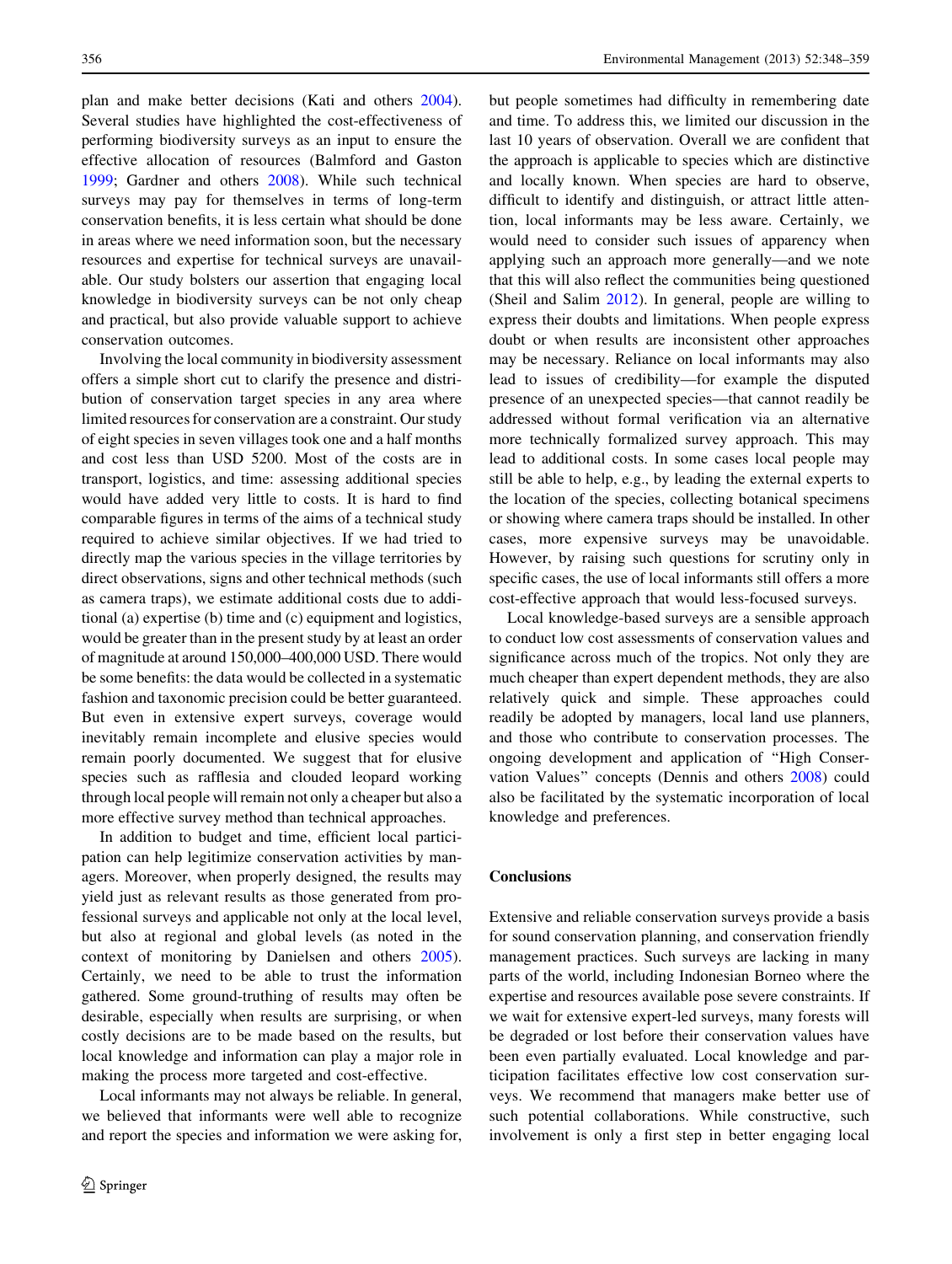<span id="page-9-0"></span>people in improved management—but as it offers direct benefits to conservation outcomes, it is one that can and should be widely promoted. From such beginnings, we can hope for deeper collaborations that make use not only of knowledge but also of preferences. Building dialogue between local communities and managers can be relatively cheap and easy, and can create new opportunities for improved management outcomes.

Acknowledgments We thank the communities in Gong Solok, Paya Seturan, Punan Rian, Langap, Laban Nyarit, Liu Mutai, and Long Jalan villages for welcoming and helping us during our study. We are grateful to Robert Nasi, Forests and Environment Program Director at CIFOR for providing financial support under the unrestricted funding. The authors would like to express their appreciation to Manuel Boissière, Manuel Guariguata, Jean-Laurent Pfund, Dede Rohadi, and Gen Takao at CIFOR and Christina Eghenter at WWF Indonesia who gave valuable comments and to Glen Mulcahy for English editing of the manuscript. We also thank Louis Verchot and Terry Sunderland at CIFOR who financially support the publication cost.

Open Access This article is distributed under the terms of the Creative Commons Attribution License which permits any use, distribution, and reproduction in any medium, provided the original author(s) and the source are credited.

# Appendix

See Figs. 4, 5, 6, [7](#page-10-0), [8.](#page-10-0)





Fig. 5 A sketch map of Laban Nyarit Village



Fig. 4 A sketch map of Gong Solok Village Fig. 6 A sketch map of Liu Mutai Village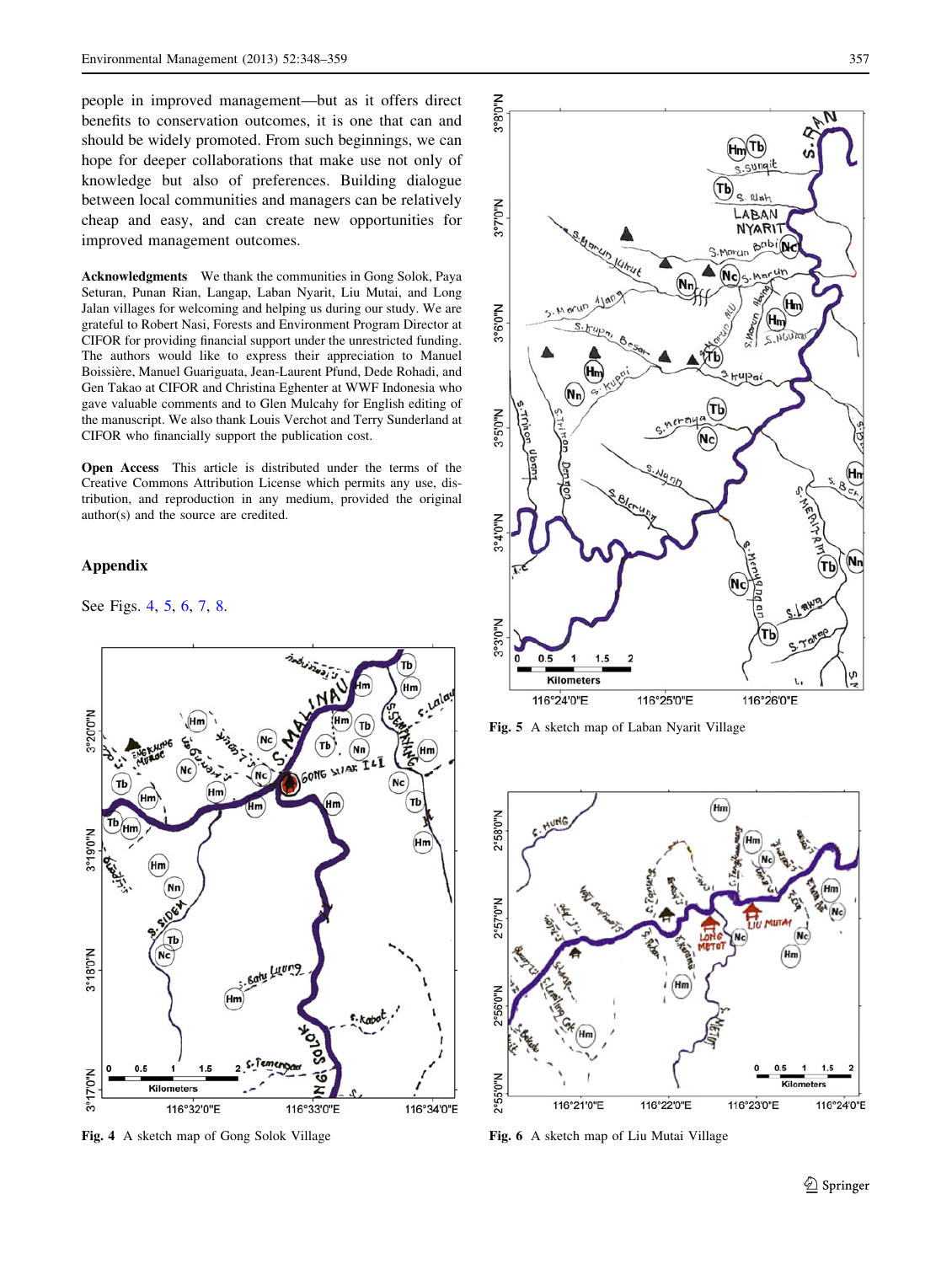<span id="page-10-0"></span>

Fig. 7 A sketch map of Long Jalan Village



Fig. 8 A sketch map of Paya Seturan and Punan Rian villages

#### References

- Augeri D (2005) On the biogeographic ecology of the Malayan Sun Bear. Dissertation, Department of Anatomy. Faculty of Biological Sciences. University of Cambridge. UK. [http://www.car](http://www.carnivoreconservation.org/files/thesis/augeri_2005_phd.pdf) [nivoreconservation.org/files/thesis/augeri\\_2005\\_phd.pdf](http://www.carnivoreconservation.org/files/thesis/augeri_2005_phd.pdf), Accessed 8 Oct 2009
- Azlan JM, Lading E (2006) Camera trapping and conservation in Lambir Hills National Park, Sarawak. Raffles B Zool 54(2): 469–475
- Balmford A, Gaston KJ (1999) Why biodiversity surveys are good value. Nature 398:204–205
- Barrios E, Delve RJ, Bekunda M, Mowo J, Agunda J, Ramisch J, Trejo MT, Thomas RJ (2006) Indicators of soil quality: a South– South development of a methodological guide for linking local and technical knowledge. Geoderma 135:248–259
- Basuki I, Sheil D (2005) Local perspectives of forest landscape: a preliminary evaluation of land and soils, and their importance in Malinau, East Kalimantan. CIFOR, Bogor
- Bernard HM, Husson S, Page SE, Rieley JO (2002) Population status of the Bornean orang-utan (Pongo pygmaeus) in the Sebangau peat swamp forest, Central Kalimantan, Indonesia. Biol Conserv 110:141–152
- Blaser J, Sarre A, Poore D, Johnson S (2011) Status of tropical forest management 2011, vol Technical Series No 38. ITTO, Yokohama
- Boonratana R (2000) Ranging behavior of proboscis monkey (Nasalis larvatus) in the lower Kinabatangan, Northern Borneo. Int J Primatol 21(3):497–518
- Brown JL, Wildt DE, Graham LH, Byers AP, Collins L, Barrett S, Howard JG (1995) Natural versus chorionic gonadotropininduced ovarian responses in the clouded leopard (Neofelis nebulosa) assessed by fecal steroid analysis. Biol Reprod 53:93–102
- Center for International Forestry Research (2003) A diverse approach to biodiversity. Annual Report. CIFOR, Bogor, Indonesia, pp 24–25
- Center for International Forestry Research (2004) CIFOR makes important biodiversity discovery, vol CIFOR News Number 35. CIFOR, Bogor, p 5
- Charnley S, Fischer AP, Jones ET (2007) Integrating traditional and local ecological knowledge into forest biodiversity conservation in the Pacific Northwest. For Ecol Manage 246:14–28
- Christiansen P (2008) Species distinction and evolutionary differences in the clouded leopard (Neofelis nebulosa) and Diard's clouded leopard (Neofelis diardi). J Mammal 89(6):1435–1446
- Colchester M, Anderson P, Jiwan N, Andiko, Toh SM (2009) Report of an independent investigation into the effectiveness of the application of high conservation value zoning in palm oil development in Indonesia. Forest Peoples Programme, United Kingdom
- Crompton RH, Andau PM (1987) Ranging, activity rhythms, and sociality in free-ranging *Tarsius bancanus*: a preliminary report. Int J Primatol 8(1):43–71
- Danielsen F, Burgess ND, Balmford A (2005) Monitoring matters: examining the potential of locally-based approaches. Biodivers Conserv 14:2507–2542. doi[:10.1007/s10531-005-8375-0](http://dx.doi.org/10.1007/s10531-005-8375-0)
- Dennis RA, Meijaard E, Nasi R, Gustafsson L (2008) Biodiversity Conservation in Southeast Asian Timber Concessions: a Critical Evaluation of Policy Mechanisms and Guidelines. Ecol Soc 13(1): 25 <http://www.ecologyandsociety.org/vol13/iss1/art25/>. Accessed 27 Jul 2010
- Domfeh KA (2007) Indigenous knowledge systems and the need for policy and institutional reforms. Tribes and Tribals 1:41–52
- FAO (2010) Global forest resources assessment 2010—Main report. FAO Forestry Paper 163. New York
- Fitch-Snyder H, Schulze H (2001) Management of lorises in captivity: a husbandry manual for Asian Lorisines (Nycticebus and Loris spp.). The center for reproduction of endangered species (CRES). Zoological society of San Diego. [http://www.](http://www.loris-conservation.org/database/captive_care/manual/) [loris-conservation.org/database/captive\\_care/manual/.](http://www.loris-conservation.org/database/captive_care/manual/) Accessed 30 Oct 2009
- Forest Stewardship Council (1994) FSC principles and criteria for forest stewardship. [http://igi.fsc.org/md.static/FSC-STD-01-001\\_](http://igi.fsc.org/md.static/FSC-STD-01-001_V5-0_D5-0_EN_FSC_Principles%2bCriteria.pdf) [V5-0\\_D5-0\\_EN\\_FSC\\_Principles](http://igi.fsc.org/md.static/FSC-STD-01-001_V5-0_D5-0_EN_FSC_Principles%2bCriteria.pdf)+Criteria.pdf Accessed 12 June 2012
- Gardner TA, Barlow J, Araujo IS, Avila-Pires TC, Bonaldo AB, Costa JE, Esposito MC, Ferreira LV, Hawes J, Hernandez MIM,